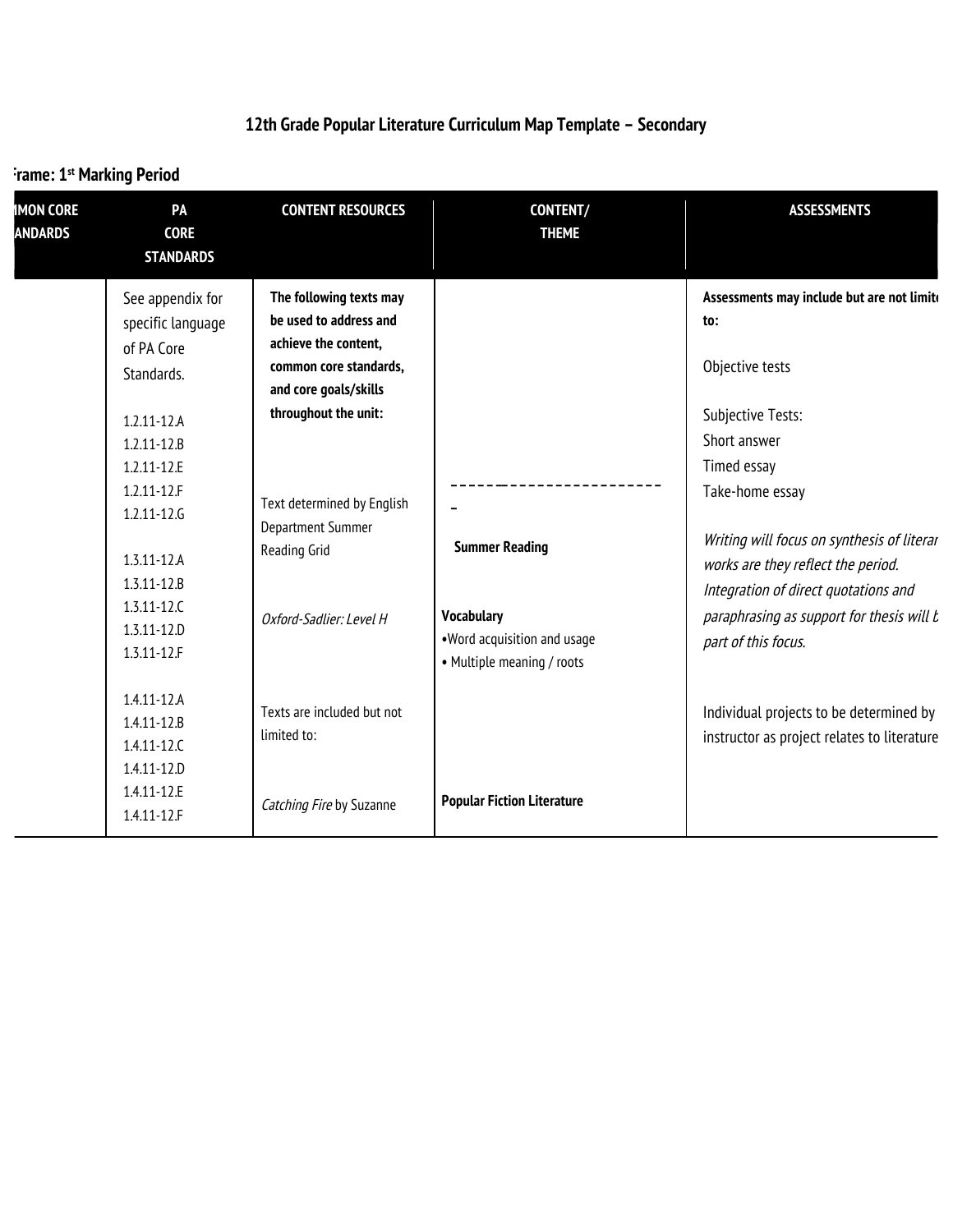| 1.4.11-12.6<br>$1.4.11 - 12.K$<br>$1.4.11 - 12.1$<br>1.4.11-12.Q<br>$1.4.11 - 12.R$<br>$1.5.11 - 12.A$<br>$1.5.11 - 12.0$<br>1.5.11-12.E<br>$1.5.11 - 12.F$<br>1.5.11-12.6 | Collins | •Literary Genres: Fiction<br>• Literary Elements: Plot, Theme,<br>Characterization, Point of View, Tone<br>•Literary Devices: figurative language,<br>plot structure<br>·Interpret, compare, describe, analyze and<br>evaluate literary devices<br>•Identify and assess effectiveness<br>of point of view<br>. Identify and assess the effectiveness of<br>tone and mood<br>.Recognize and analyze the influence of<br>society on literature |  |
|----------------------------------------------------------------------------------------------------------------------------------------------------------------------------|---------|----------------------------------------------------------------------------------------------------------------------------------------------------------------------------------------------------------------------------------------------------------------------------------------------------------------------------------------------------------------------------------------------------------------------------------------------|--|
|                                                                                                                                                                            |         | <b>Hero/Icon Project</b><br>.Recognize and analyze influence<br>of culture and values on literature and<br>vice-versa<br>.Recognize, analyze and critique<br>characteristics of heroes and<br>icons                                                                                                                                                                                                                                          |  |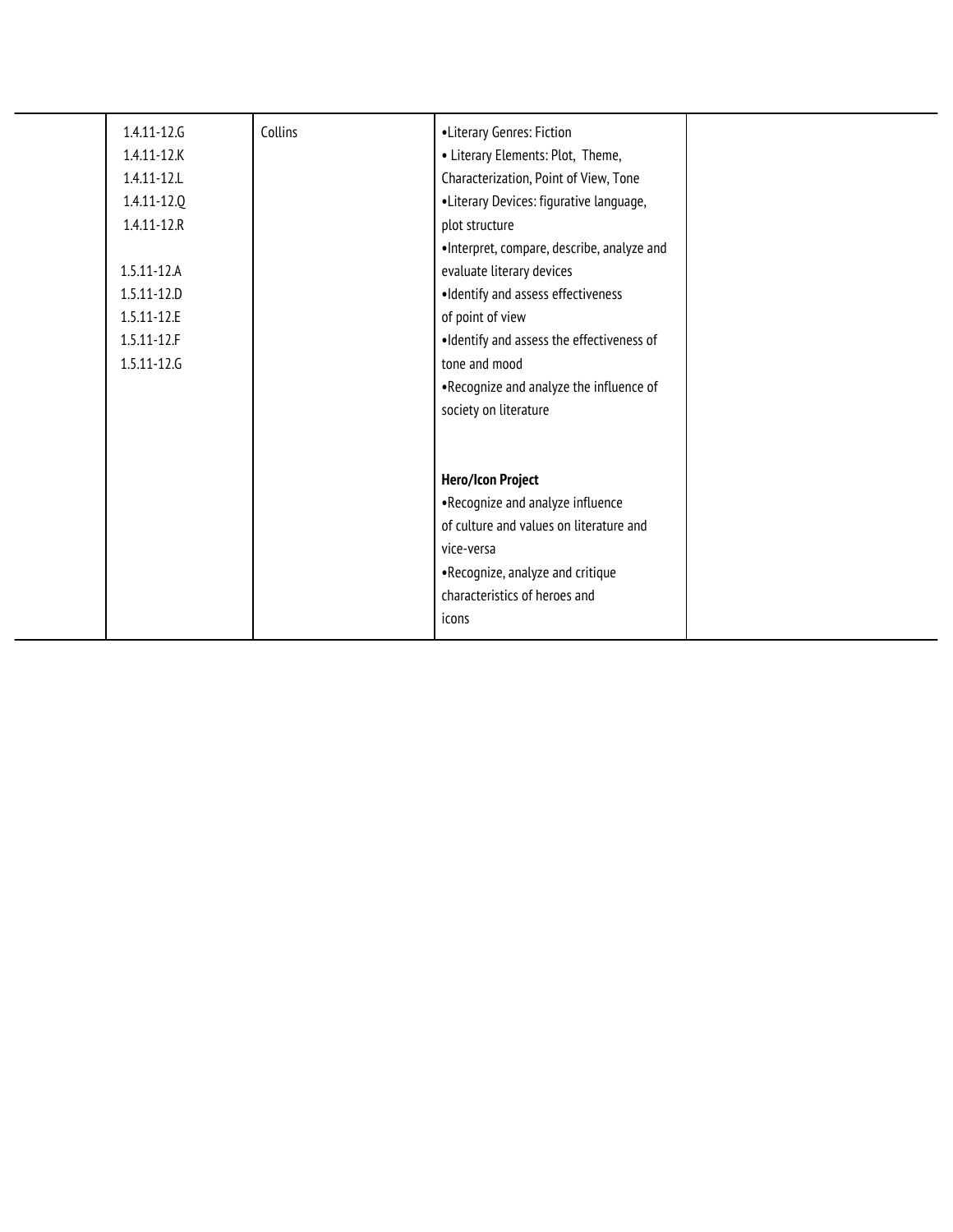## **Time Frame: 2nd Marking Period**

| <b>MON CORE</b><br><b>ARDS</b> | PA<br><b>CORE</b><br><b>STANDARDS</b>                                                                                                                                                                                                                 | <b>CONTENT RESOURCES</b>                                                                                                                                                                                                                                          | CONTENT/<br><b>THEME</b>                                                                                 | <b>ASSESSMENTS</b>                                                                                                                                                                                                             |
|--------------------------------|-------------------------------------------------------------------------------------------------------------------------------------------------------------------------------------------------------------------------------------------------------|-------------------------------------------------------------------------------------------------------------------------------------------------------------------------------------------------------------------------------------------------------------------|----------------------------------------------------------------------------------------------------------|--------------------------------------------------------------------------------------------------------------------------------------------------------------------------------------------------------------------------------|
|                                | See appendix for<br>specific language<br>of PA Core<br>Standards.<br>$1.2.11 - 12.6$<br>$1.2.11 - 12.H$<br>$1.3.11 - 12.8$<br>1.3.11-12.E<br>$1.3.11 - 12.F$<br>1.3.11-12.6<br>$1.3.11 - 12.H$<br>$1.3.11 - 12.1$<br>$1.3.11 - 12$<br>$1.3.11 - 12.M$ | The following texts may<br>be used to address and<br>achieve the content,<br>common core standards,<br>and core goals/skills<br>throughout the unit:<br>Oxford-Sadlier: Level H<br>Texts are included but not<br>limited to:<br>Othello by William<br>Shakespeare | <b>Vocabulary</b><br>.Word acquisition and usage<br>• Multiple meaning / roots<br><b>The Tragic Hero</b> | Assessments may include but are not limite<br>to:<br>Assessments may include but are not<br>limited to:<br>Objective tests<br>Subjective Tests:<br>Short answer<br>Timed essay<br>Take-home essay<br><b>Oral Presentations</b> |
|                                | $1.3.11 - 12.N$<br>1.3.11-12.0<br>1.3.11-12.P<br>$1.4.11 - 12.0$<br>1.4.11-12.6                                                                                                                                                                       |                                                                                                                                                                                                                                                                   | -Drama<br>-Foreshadow<br>-Flashback<br>-Conflict<br>-Tragic Hero                                         | Writing will focus on synthesis of literar<br>works as they reflect the period.<br>Integration of direct quotations and<br>paraphrasing as support for thesis will b                                                           |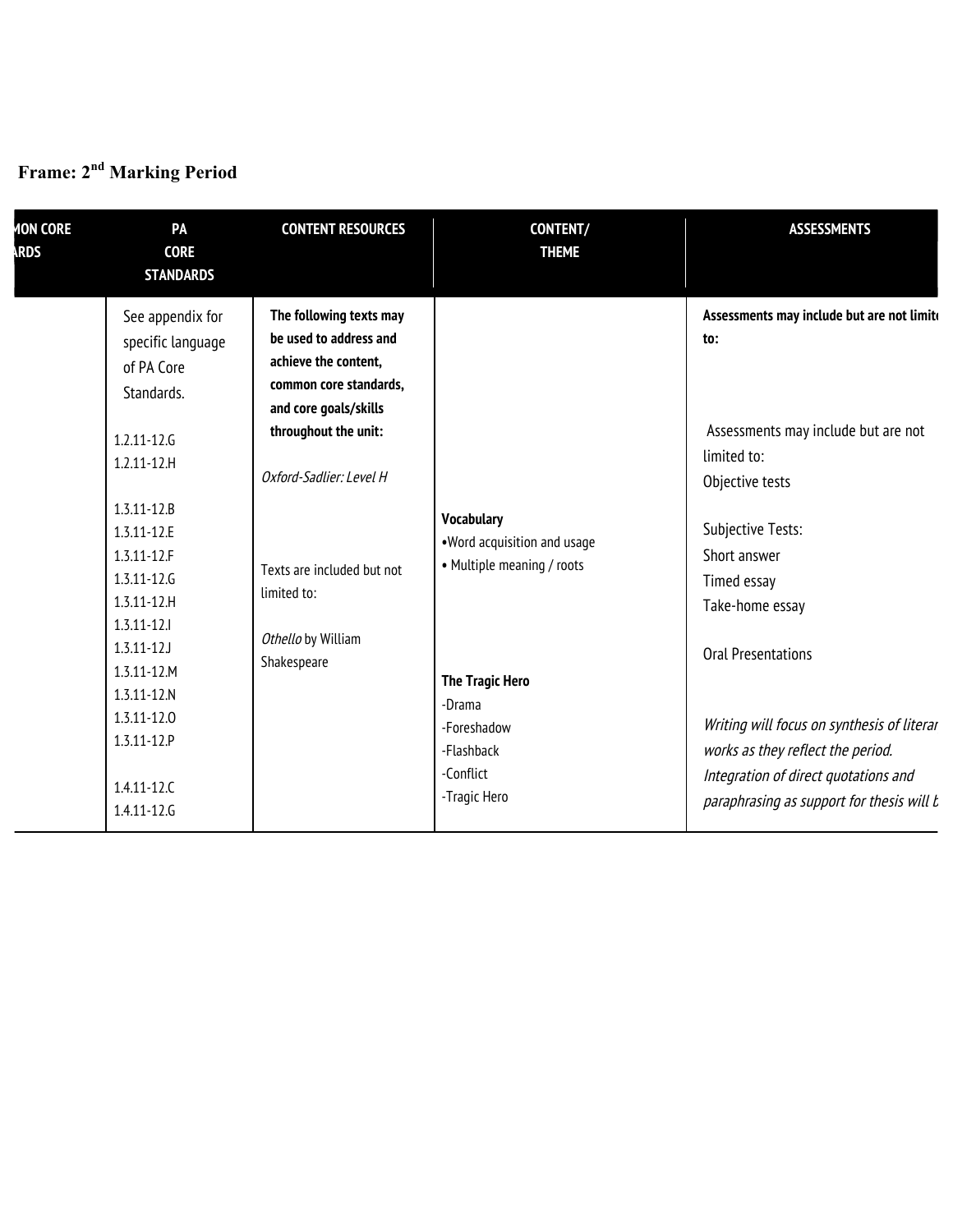| $1.4.11 - 12.H$<br>$1.4.11 - 12.1$<br>$1.4.11 - 12.K$<br>$1.4.11 - 12.1$<br>1.4.11-12.Q<br>$1.4.11 - 12.R$<br>$1.4.11 - 12.5$<br>$1.4.11 - 12.7$<br>$1.4.11 - 12. V$<br>1.4.11-12.W<br>$1.4.11 - 12.X$<br>$1.5.11 - 12.A$<br>$1.5.11 - 12.0$<br>$1.5.11 - 12.E$<br>$1.5.11 - 12.F$<br>1.5.11-12.6 | Adaptations: From Short to<br>Screen, edited by Stephanie<br>Harrison | -Irony (situational, verbal, dramatic)<br>-Paradox<br>-Prologue<br>-Stage<br>-Aristotle's Elements of Tragedy<br>-Shakespeare's Structure of Tragedy<br>-Characteristics of a tragic hero<br><b>Adaptations</b><br>• Recognize and analyze the influence of<br>society on literature<br>• Elements of Film<br>• Elements of treatments and scripts | part of this focus.<br>Individual projects to be determined by<br>instructor as project relates to literature |
|---------------------------------------------------------------------------------------------------------------------------------------------------------------------------------------------------------------------------------------------------------------------------------------------------|-----------------------------------------------------------------------|----------------------------------------------------------------------------------------------------------------------------------------------------------------------------------------------------------------------------------------------------------------------------------------------------------------------------------------------------|---------------------------------------------------------------------------------------------------------------|
|                                                                                                                                                                                                                                                                                                   |                                                                       |                                                                                                                                                                                                                                                                                                                                                    |                                                                                                               |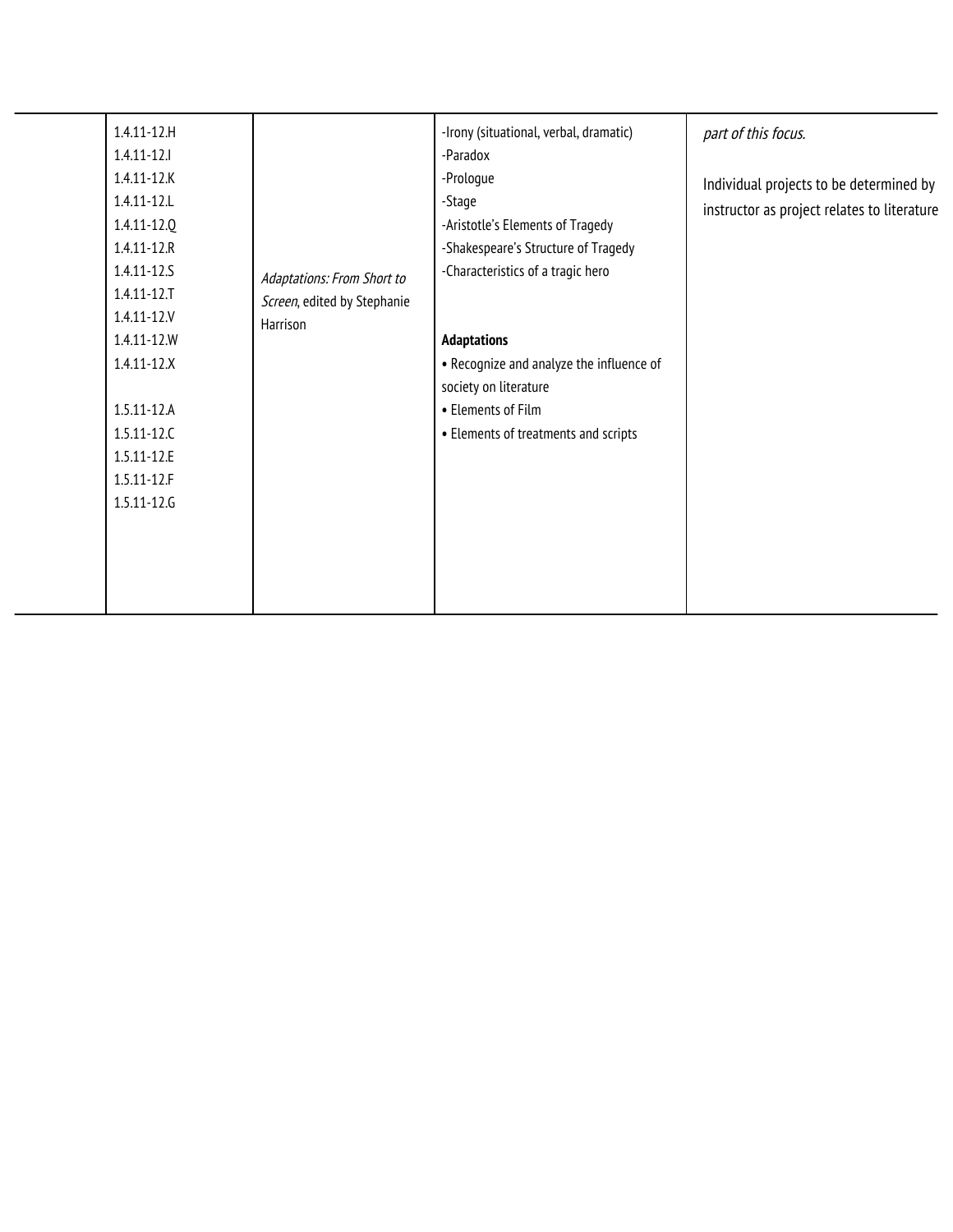| <b>IMON CORE</b><br><b>ANDARDS</b> | PA<br><b>CORE</b><br><b>STANDARDS</b>                                                                                                                                                                | <b>CONTENT RESOURCES</b>                                                                                                                                                                                      | <b>CONTENT/</b><br><b>THEME</b>                   | <b>ASSESSMENTS</b>                                                                                                                                                                                |
|------------------------------------|------------------------------------------------------------------------------------------------------------------------------------------------------------------------------------------------------|---------------------------------------------------------------------------------------------------------------------------------------------------------------------------------------------------------------|---------------------------------------------------|---------------------------------------------------------------------------------------------------------------------------------------------------------------------------------------------------|
|                                    | See appendix for<br>specific language<br>of PA Core<br>Standards.<br>$1.2.11 - 12.A$<br>$1.2.11 - 12.B$<br>$1.2.11 - 12.0$<br>$1.2.11 - 12.0$<br>$1.2.11 - 12.E$<br>$1.2.11 - 12$<br>$1.2.11 - 12.K$ | The following texts may<br>be used to address and<br>achieve the content,<br>common core standards,<br>and core goals/skills<br>throughout the unit:<br>Oxford-Sadlier: Level H<br>Texts are included but not | <b>Vocabulary</b><br>. Word acquisition and usage | Assessments may include but are not limite<br>to:<br>Assessments may include but are not<br>limited to:<br>Objective tests<br>Subjective Tests:<br>Short answer<br>Timed essay<br>Take-home essay |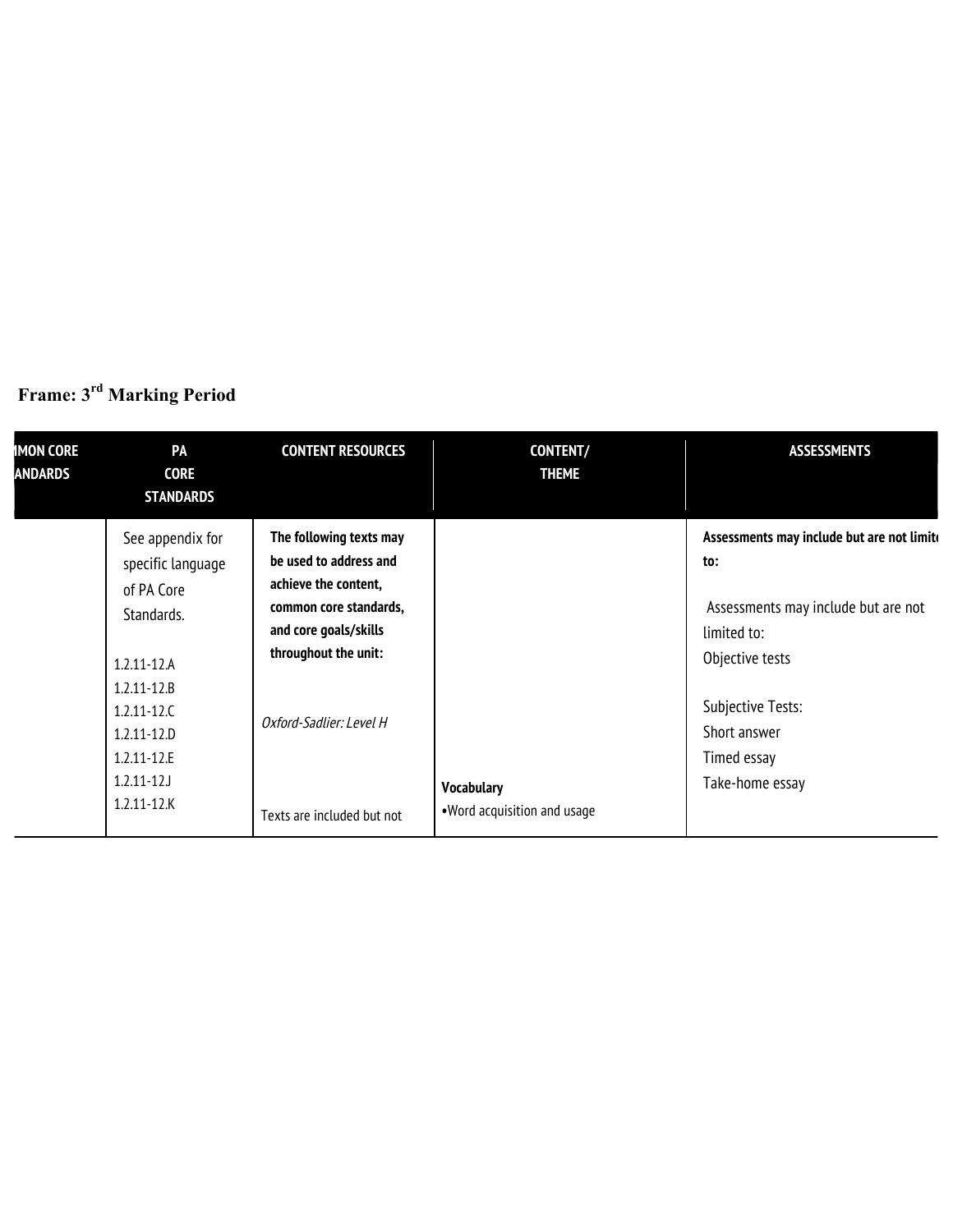| $1.2.11 - 12.1$                                                                                                                                                        | limited to:                                                    | • Multiple meaning / roots                                                                                                                                              | <b>Oral Presentations</b>                                                                                                                                                                                                                                                             |
|------------------------------------------------------------------------------------------------------------------------------------------------------------------------|----------------------------------------------------------------|-------------------------------------------------------------------------------------------------------------------------------------------------------------------------|---------------------------------------------------------------------------------------------------------------------------------------------------------------------------------------------------------------------------------------------------------------------------------------|
| $1.3.11 - 12.A$<br>$1.3.11 - 12.8$<br>$1.3.11 - 12.0$<br>$1.3.11 - 12.0$<br>$1.3.11 - 12.F$<br>$1.3.11 - 12.1$<br>$1.3.11 - 12J$<br>$1.3.11 - 12.K$<br>$1.4.11 - 12.A$ | Outliers by Malcolm<br>Gladwell                                | <b>Non-fiction</b><br><b>Literary Elements</b><br>· Plot, characterization, tone, point of<br>view, mood<br>• Literary Devices: figurative language:<br>irony, allusion | Writing will focus on synthesis of literar<br>works as they reflect the period.<br>Integration of direct quotations and<br>paraphrasing as support for thesis will b<br>part of this focus.<br>Individual projects to be determined by<br>instructor as project relates to literature |
| $1.4.11 - 12.8$<br>1.4.11-12.C<br>1.4.11-12.E                                                                                                                          |                                                                | • Literary Genres of Nonfiction: Biography,<br>Autobiography, Informational (articles,<br>essay, editorial, criticism,                                                  |                                                                                                                                                                                                                                                                                       |
| $1.4.11 - 12.F$<br>1.4.11-12.L<br>1.4.11-12.0                                                                                                                          | The Book Thief by Markus<br>Zuzak                              | speech, etc.)                                                                                                                                                           |                                                                                                                                                                                                                                                                                       |
| $1.4.11 - 12.R$<br>$1.4.11 - 12.0$<br>$1.4.11 - 12.1$<br>1.4.11-12.W                                                                                                   | Forrest Gump by Winston<br>Groom<br>Divergent<br>Veronica Roth | <b>Literature Circle</b><br>•Literary Genres: Fiction<br>• Literary Elements: Plot, Theme,<br>Characterization, Point of View, Tone                                     |                                                                                                                                                                                                                                                                                       |
|                                                                                                                                                                        | Lone Survivor by Marcus<br>Luttrell                            | •Literary Devices: figurative language,<br>plot structure<br>·Interpret, compare, describe, analyze and<br>evaluate literary devices                                    |                                                                                                                                                                                                                                                                                       |
|                                                                                                                                                                        | Looking for Alaska by John<br>Green                            | ·Identify and assess effectiveness<br>of point of view<br>. Identify and assess the effectiveness of                                                                    |                                                                                                                                                                                                                                                                                       |
|                                                                                                                                                                        | Girl with a Dragon Tattoo by                                   |                                                                                                                                                                         |                                                                                                                                                                                                                                                                                       |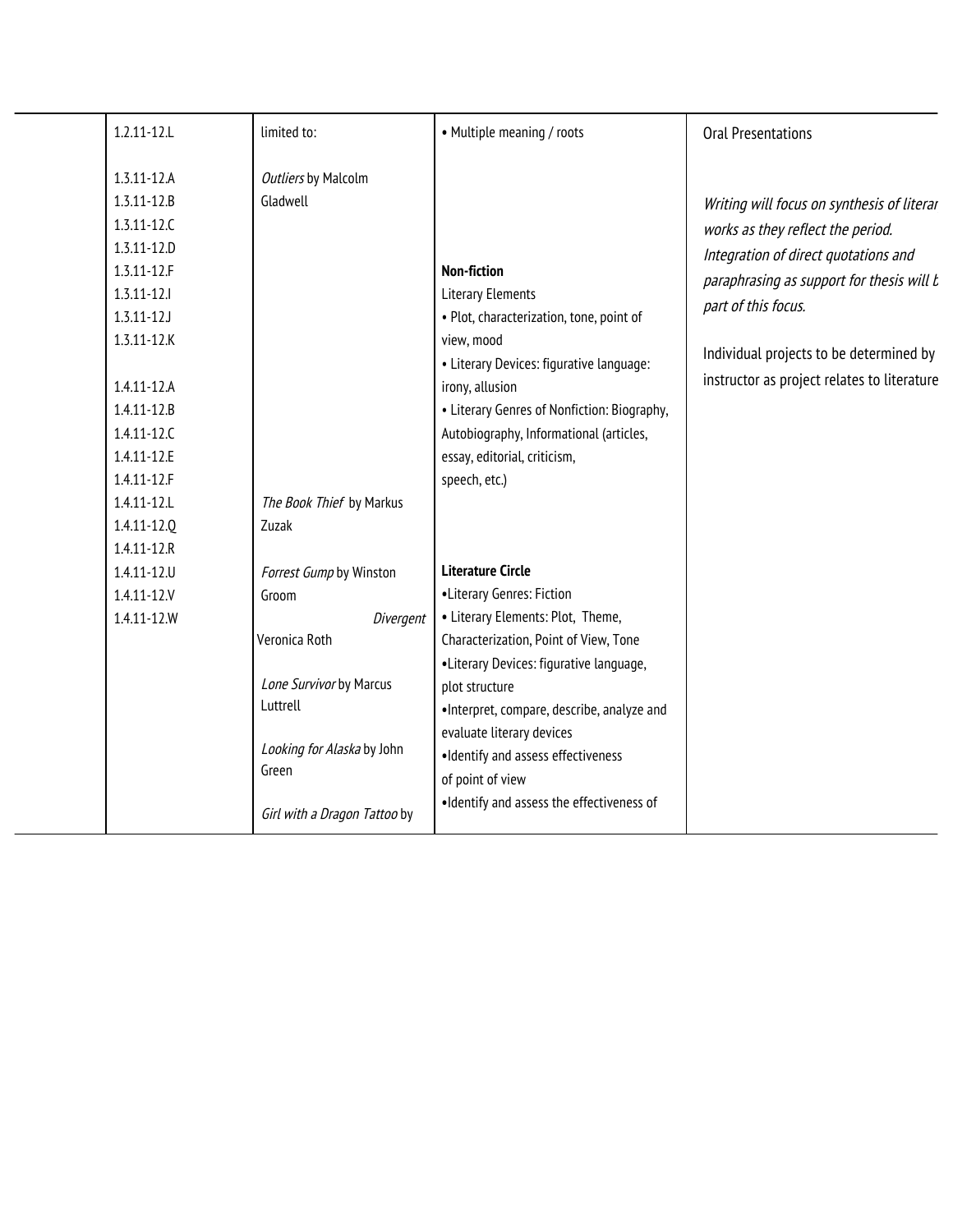| Stieg Larsson<br>The Kite Runner by Khaled<br>Hosseini                                            | tone and mood<br>.Recognize and analyze the influence of<br>society on literature |  |
|---------------------------------------------------------------------------------------------------|-----------------------------------------------------------------------------------|--|
| The Perks of Being a<br>Wallflower by Stephen<br>Chbosky<br>My Sister's Keeper by Jodi<br>Picoult |                                                                                   |  |
| Da Vinci Code by Dan Brown                                                                        |                                                                                   |  |
| The Help by Kathryn Stockett                                                                      |                                                                                   |  |
| The Fellowship of the Rings<br>by J.R.R. Tolkien                                                  |                                                                                   |  |
| I Am Number Four by Pittacus<br>Lore                                                              |                                                                                   |  |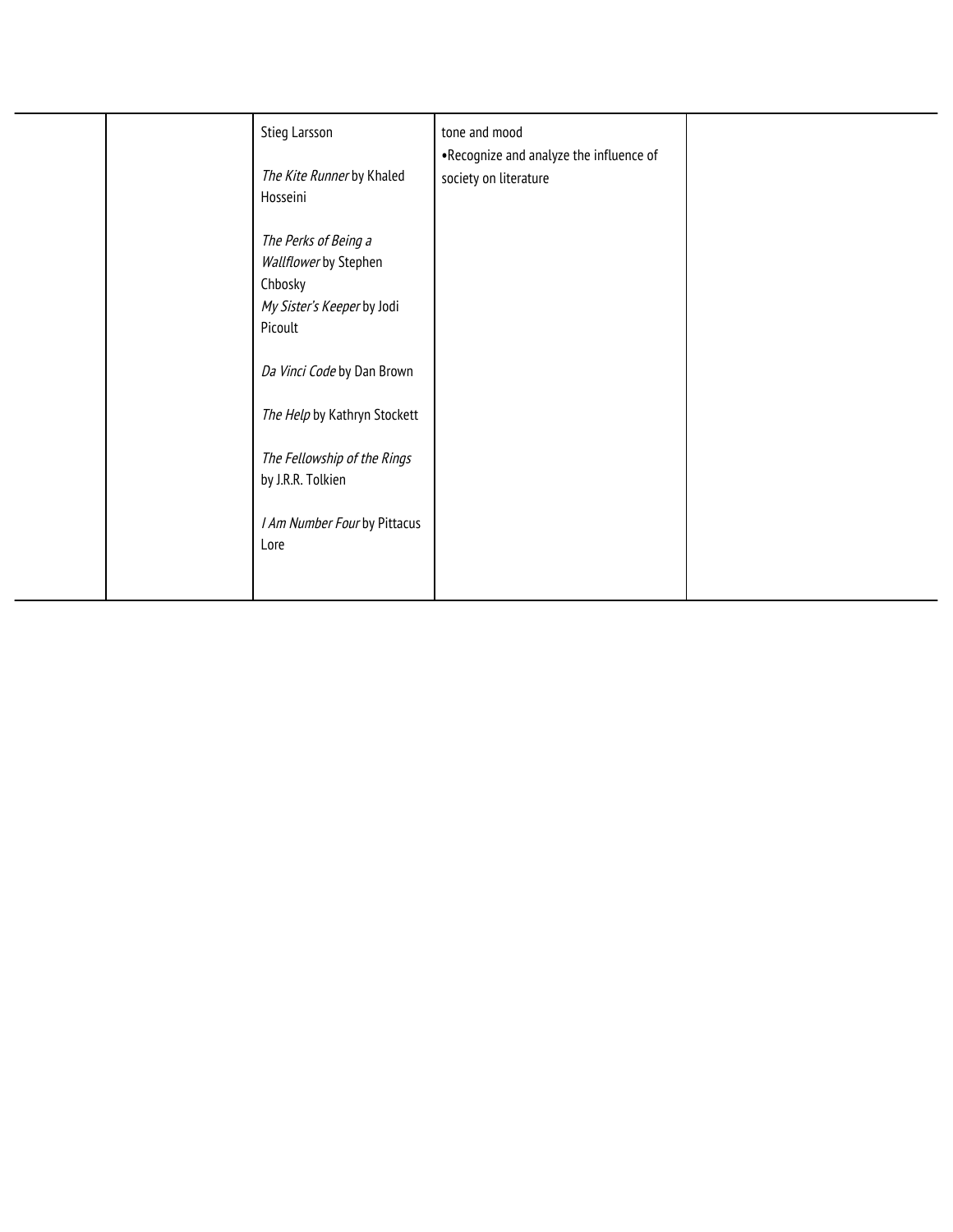| Frame: 4 <sup>th</sup> Marking Period |  |  |
|---------------------------------------|--|--|

| <b>IMON CORE</b><br><b>ANDARDS</b> | PA<br><b>CORE</b><br><b>STANDARDS</b>                                                                                                                          | <b>CONTENT RESOURCES</b>                                                                                                                                                        | <b>CONTENT/</b><br><b>THEME</b>                   | <b>ASSESSMENTS</b>                                                                                                                                                                                       |
|------------------------------------|----------------------------------------------------------------------------------------------------------------------------------------------------------------|---------------------------------------------------------------------------------------------------------------------------------------------------------------------------------|---------------------------------------------------|----------------------------------------------------------------------------------------------------------------------------------------------------------------------------------------------------------|
|                                    | See appendix for<br>specific language<br>of PA Core<br>Standards.<br>$1.2.11 - 12.F$<br>$1.2.11 - 12.6$<br>$1.2.11 - 12$<br>$1.2.11 - 12.1$<br>$1.3.11 - 12.A$ | The following texts may<br>be used to address and<br>achieve the content,<br>common core standards,<br>and core goals/skills<br>throughout the unit:<br>Oxford-Sadlier: Level H | <b>Vocabulary</b><br>. Word acquisition and usage | Assessments may include but are not limite<br>to:<br>Assessments may include but are not<br>limited to:<br>Objective tests<br><b>Subjective Tests:</b><br>Short answer<br>Timed essay<br>Take-home essay |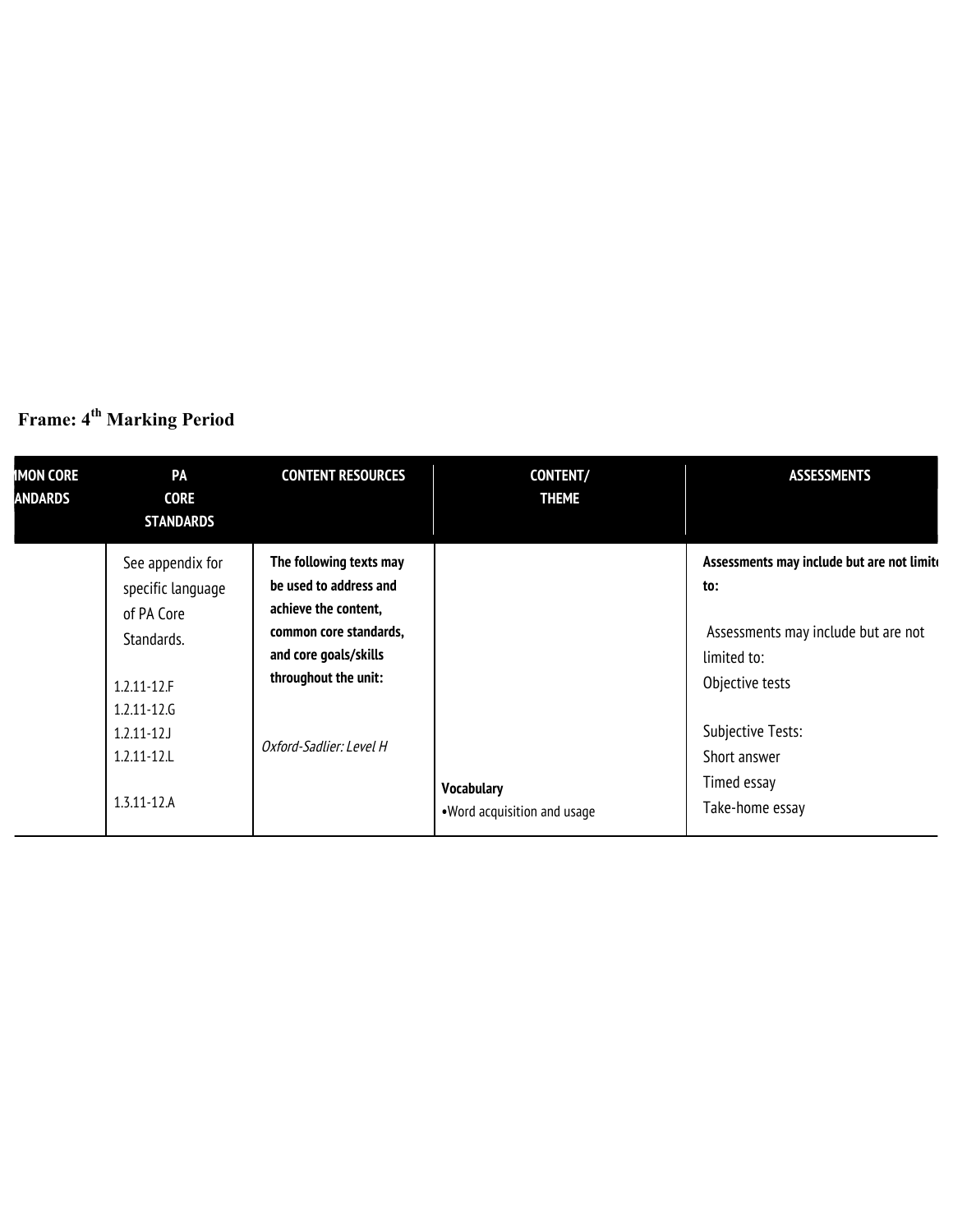| $1.3.11 - 12.8$ |                                  | • Multiple meaning / roots                   |                                             |
|-----------------|----------------------------------|----------------------------------------------|---------------------------------------------|
| $1.3.11 - 12.C$ |                                  |                                              | <b>Oral Presentations</b>                   |
| 1.3.11-12.6     |                                  |                                              |                                             |
| $1.3.11 - 12.1$ | Texts are included but not       |                                              |                                             |
| $1.3.11 - 12$   | limited to:                      |                                              | Writing will focus on synthesis of literar  |
| $1.3.11 - 12.K$ |                                  |                                              | works as they reflect the period.           |
|                 | "Rocking Horse Winner" by        | <b>Short story-Fiction</b>                   | Integration of direct quotations and        |
| 1.4.11-12.A     | D. H. Lawrence                   | •Literary Elements: Tone, Theme,             | paraphrasing as support for thesis will b   |
| 1.4.11-12.E     |                                  | Characterization, Point of View, Plot        |                                             |
| 1.4.11-12.F     | "The Sentinel" by Arthur C.      | •Literary Devices: figurative language,      | part of this focus.                         |
| 1.4.11-12.K     | Clarke (2001: Space Odyssey)     | plot structure                               |                                             |
| 1.4.11-12.L     |                                  | ·Interpret, compare, describe, analyze and   | Individual projects to be determined by     |
| 1.4.11-12.0     | "The Minority Report" by         | evaluate literary devices                    | instructor as project relates to literature |
| $1.4.11 - 12.R$ | Philip K. Dick (Minority Report) | . Identify and assess effectiveness of point |                                             |
| $1.4.11 - 12.7$ |                                  | of view                                      |                                             |
| $1.4.11 - 12.0$ | "Shoeless Joe Jackson Comes to   | . Identify and assess the                    |                                             |
|                 | lowa" by W.P. Kinsella (Field of | effectiveness of tone and mood               |                                             |
| $1.5.11 - 12.A$ | Dreams)                          | .Recognize and analyze the elements of       |                                             |
| 1.5.11-12.E     | "My Friend Flicka" by Mary       | Science fiction.                             |                                             |
| $1.5.11 - 12.F$ | O'Hara (Flicka)                  |                                              |                                             |
| 1.5.11-12.6     |                                  |                                              |                                             |
|                 | Alice's Adventures in            |                                              |                                             |
|                 | Wonderland by Lewis Carroll      |                                              |                                             |
|                 | (Alice's Adventures              |                                              |                                             |
|                 | Underground)                     |                                              |                                             |
|                 |                                  |                                              |                                             |
|                 | "Robot Dreams by Isaac           |                                              |                                             |
|                 | Asimov (IRobot)                  |                                              |                                             |
|                 |                                  |                                              |                                             |
|                 | "Super Toys Last All Summer      |                                              |                                             |
|                 |                                  |                                              |                                             |